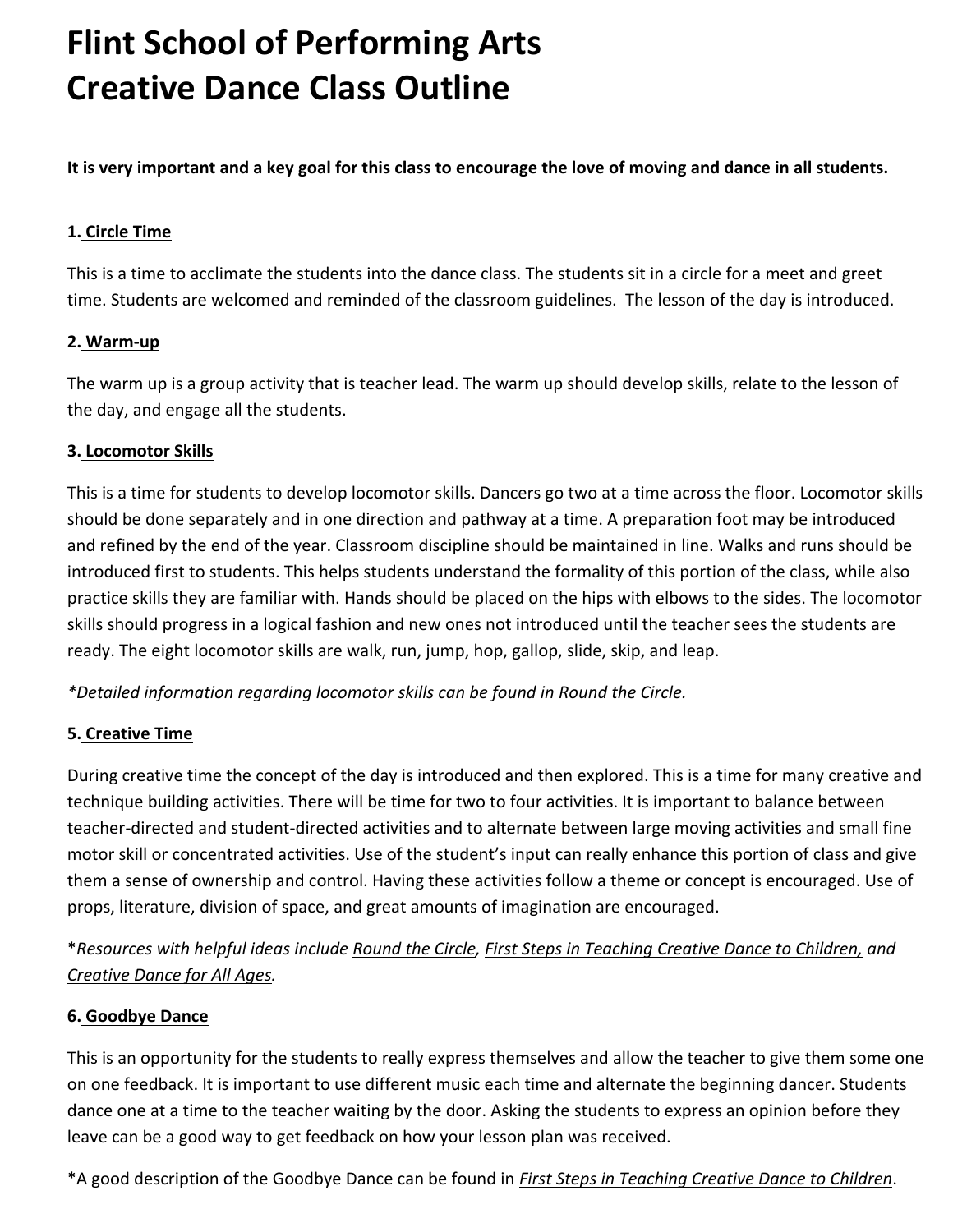## **Dance Concepts**

Head Start and GSRP preschool dance classes are designed for students to explore fundamental movement concepts through creative improvisation, play, and guided discovery. Self-expression, imagination, confidence, physical, cognitive, and social development skills are encouraged through age appropriate child-centered and teacher-directed activities. Students will gain strength, coordination, and balance while exploring concepts of space, time, force, movement, and form.

During the five-week residency at the Flint Institute of Performing Arts students will explore five different dance concepts.

**Week 1** - Levels (Low, Middle, High)

**Week 2** - Directions (Front, Back, Right Side, Left Side, Up, Down)

Pathways (Straight line, Curved line, Zigzag)

- **Week 3**  Speed (Slow, Medium, Fast)
- **Week 4** Inside, Outside, Over, Under, Around, Through

**Week 5** - Balance

## **Explore the Elements of Dance**

Preschool teachers are encouraged to build on the lessons from the Flint School of Performing Arts. Listed below are dance concepts and ideas preschool teachers can explore in their own classrooms.

## **Space**

- 1. **Space**: Self Space, Other's Space, Room Space, Shared Space
- 2. **Level:** Low, Middle, High
- 3. **Size:** Little, Medium, Big
- 4. **Distance**: Near, Medium, Far
- 5. **Direction**: Forwards, Backwards, Right Side, Left Side, Up, Down
- 6. **Pathways**: Straight, Curved, Zigzag
- 7. **Focus**: Single Focus, Multi Focus
- 8. **Inside, Outside, Over, Under, Around, Through**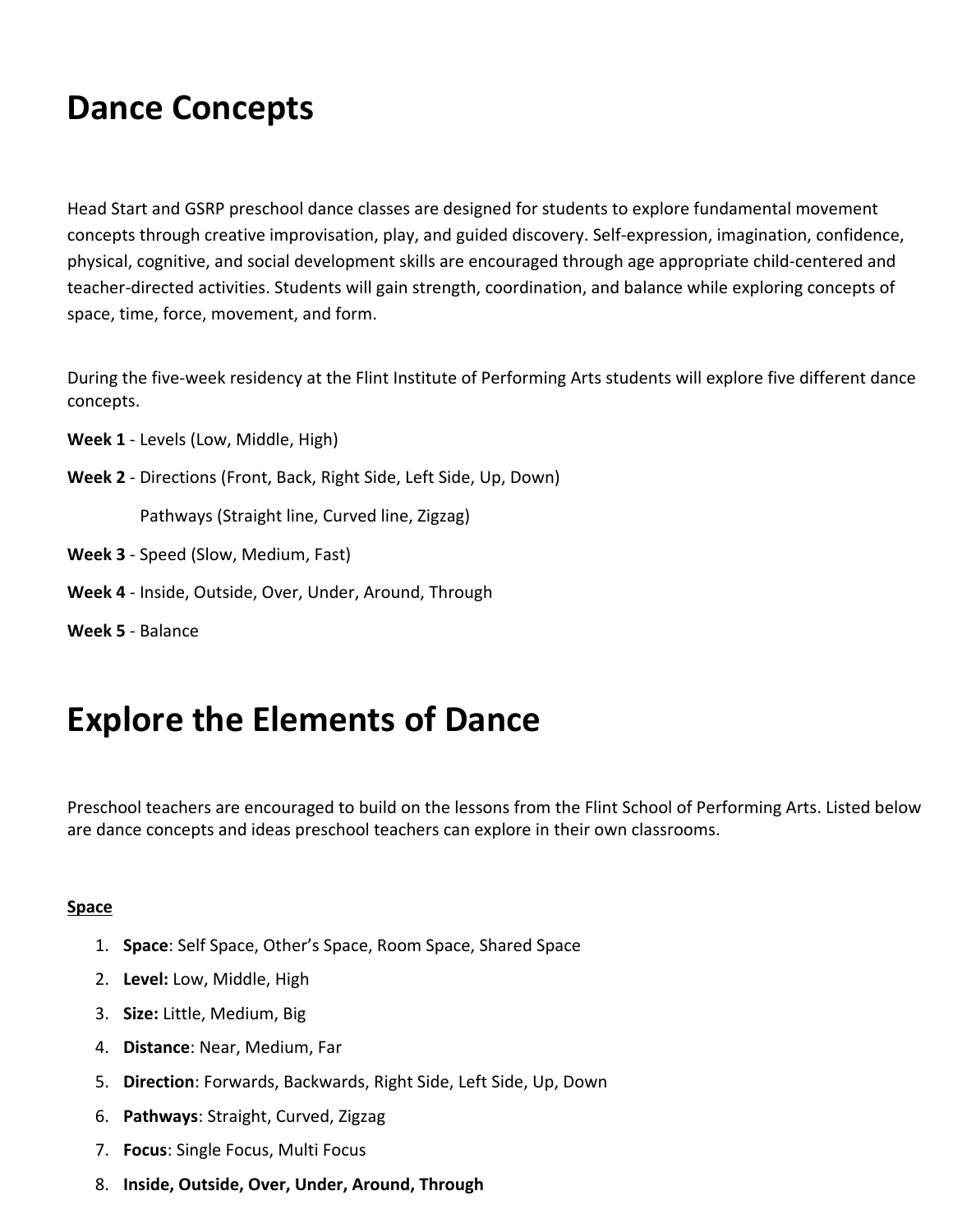## **Time**

- 1. **Speed**: Fast, Medium, Slow
- 2. **Rhythm**: Pulse, Breath, Pattern, Accent

## **Force**

- 1. **Energy**: Smooth, Sharp
- 2. **Weight**: Heavy, Light
- 3. **Flow**: Free, Bound

## **Form**

- 1. **Body Parts:** Body Part Recognition
- 2. **Body Shapes:** Curved, Straight, Angular, Twisted
- 3. **Body Shapes:** Symmetrical, Asymmetrical
- 4. **Back Shapes:** Dog Back, Cat Back, Horse Back
- 5. **Balance:** On-Balance, Off-Balance

## **Movement**

- 1. **Locomotor Movement:** Walk, Run, Jump, Hop, Slide, Gallop, Skip, Leap
- 2. **Non-locomotor Movement:** Stretch, Bend, Twist, Swing, Push, Pull, Melt, Grow, Fall, Rock, Sway, Shake, Lunge, Contract, Curl, Turn, Float, Glide, Flick, Dab, Slash, Punch, Wring, Press, Wiggle, etc.

## **Other Concepts**

- 1. **Brain-Body Connections:** Breath, Tactile, Core-Distal, Head-Tail, Upper-Lower, Body-Side, Cross-Lateral, Vestibular
- 2. **Relationships:** To Others, To Objects, To Group
- 3. **Social Interactions:** Pairs, Trios, Small Group, Large Group
- 4. **Connections:** To Self, To Others, To World
- 5. **Emotions:** Identifying different emotions, Expressing emotions through movement, Developing empathy towards others
- 6. **Choreography:** Sequence**,** Patterns, Phrases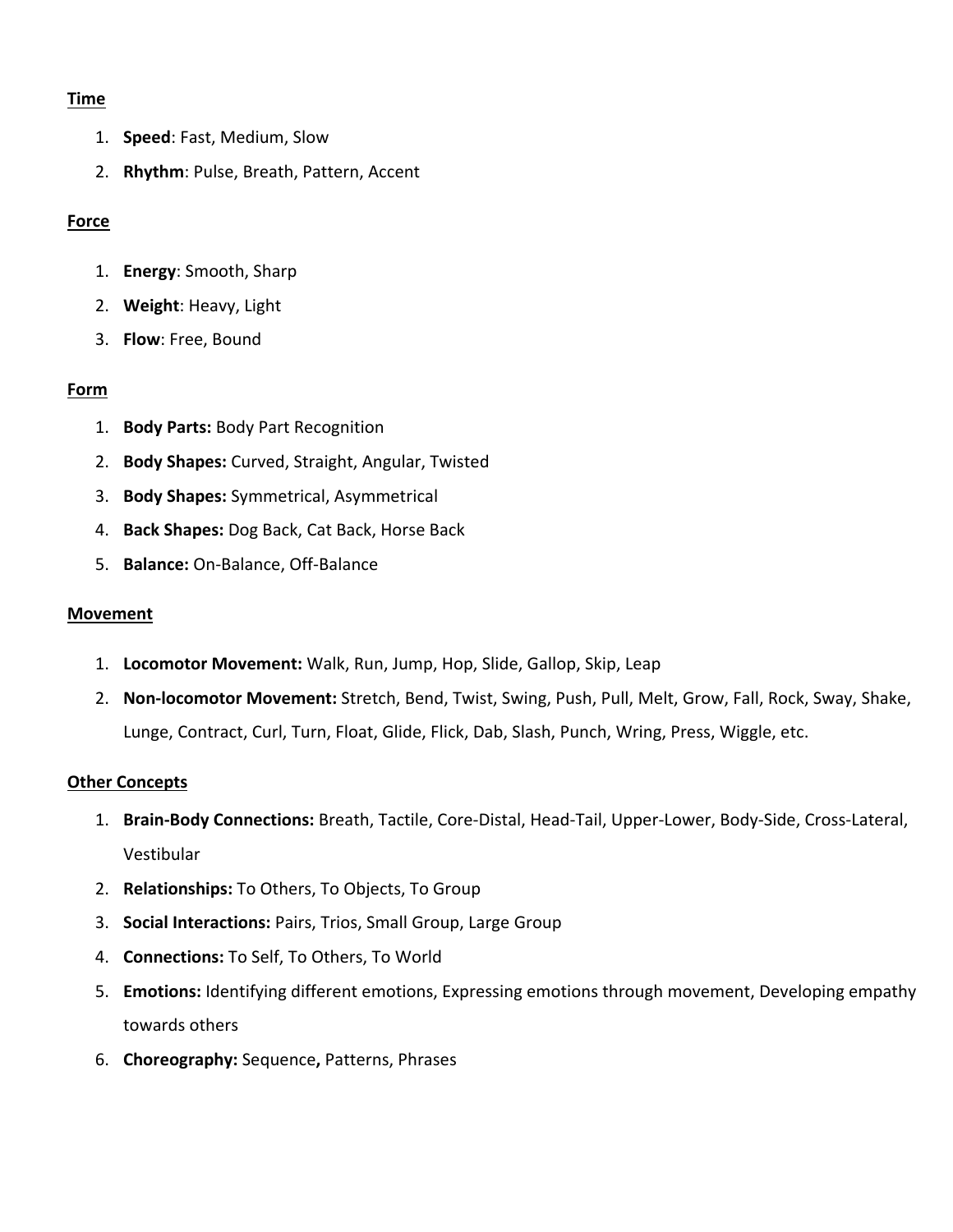## **Creative Dance Sample Lesson Plan**

**Dance Concept: Size (Small, Medium, Large)**

## **1. Circle Time**

- a. Remind students about classroom guidelines
- b. Go around the circle and ask students to make the biggest shape they can

## **2. Warm-up**

**Option 1-** Head, Shoulders, Knees, and Toes

a. Incorporate size, dance small, medium, and big

**Option 2-** Follow the teacher Brain-Body Connections dance

- a. Breath, Tactile, Core-Distal, Head-Tail, Upper-Lower, Body-Side, Cross-Lateral, Vestibular
- b. Emphasize Core-Distal as it pertains to size

## **2. Locomotor Skills**

- a. Marches with high knees
- b. Jumps on two feet

c. Dancers line up at one wall and travel across to the opposite wall. Use colorful tape for them to line up behind. Use music with a steady rhythm. Dancers go two at a time with hands on hips.

## **3. Creative Time**

- a. Introduce the concept of size
- b. Read and dance a story related to size, follow up with recall, expand on concepts from the book
- c. Move and freeze in small, medium, large shapes
- d. Dance like animals

Students dance small like their favorite small animal and big like their favorite big animal. Emphasize that small and big animals live at both low and high levels.

e. Dance like balloons

Students start in a small shape at any level and then blow up their shape like a balloon. Students keep blowing until they are a big shape. Dance big. Pop! Let all the air out and shrink back into a small shape.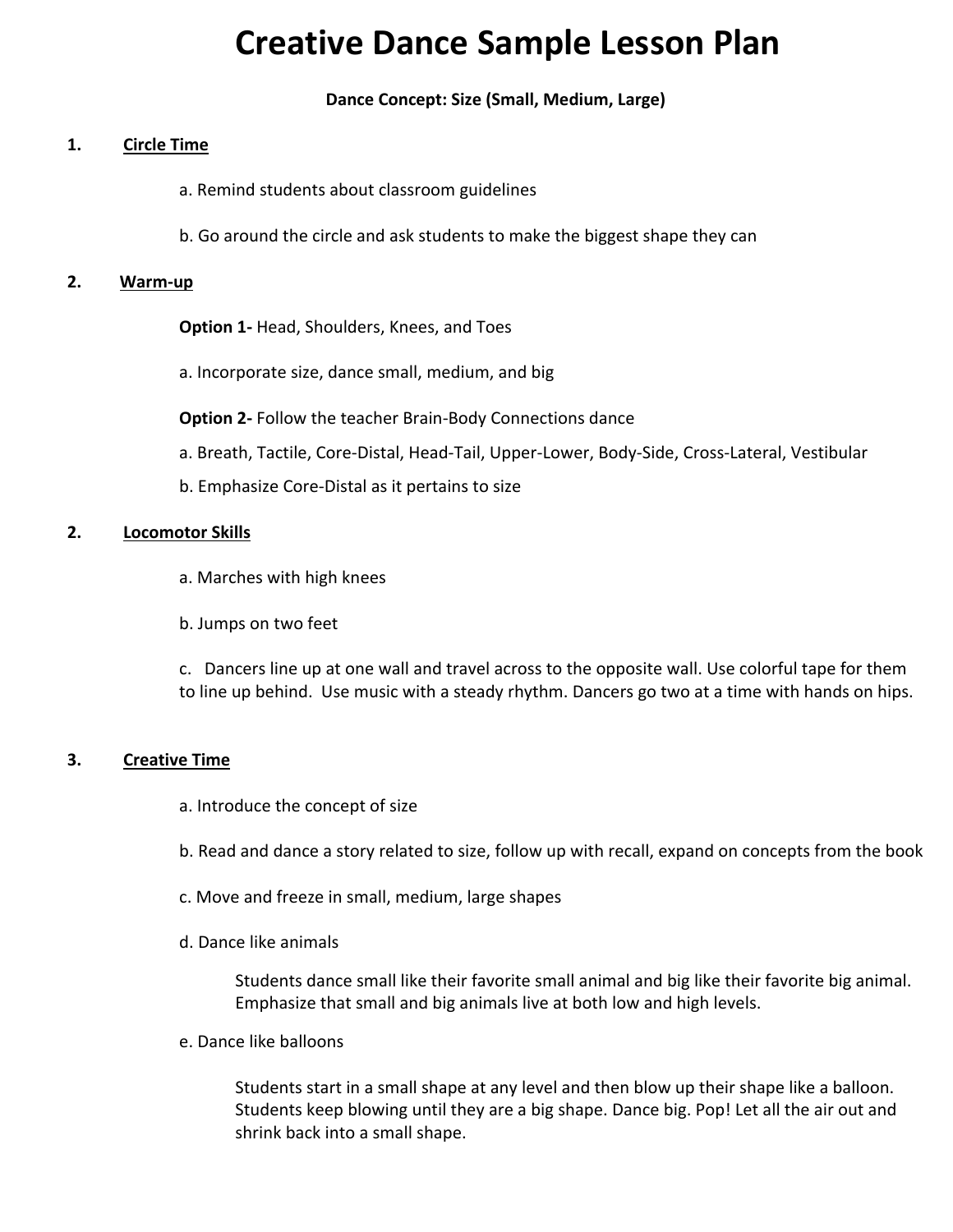## **Creative Time, continued**

f. Growing shapes

Students start in a small shape. Students have 8 drum counts to grow into the biggest shape they can. Then students have 8 drum counts to shrink back into a small shape. Try this on different levels and in different directions. Try different numbers of drum counts.

g. Giants and elves

Students pretend they are in a magic forest. When the music is loud students dance big like giants. Use words such as leap, jump, skip, and stretch to encourage big movement. When the music is quiet students dance small like little elves. Use words such as tiptoe, spin, and crawl to encourage small movement.

h. Giant rubber band

In a large group student explore creating shapes, then stretching the shapes into bigger shapes.

i. Body parts

Name a body part and a size. Have students dance with just that body part small, medium, or big. For example: dancing with your finger (small), dancing with your arms (big), and dancing with your knees (big).

#### **5. Goodbye Dance**

a. Have students dance like their favorite big or small animal